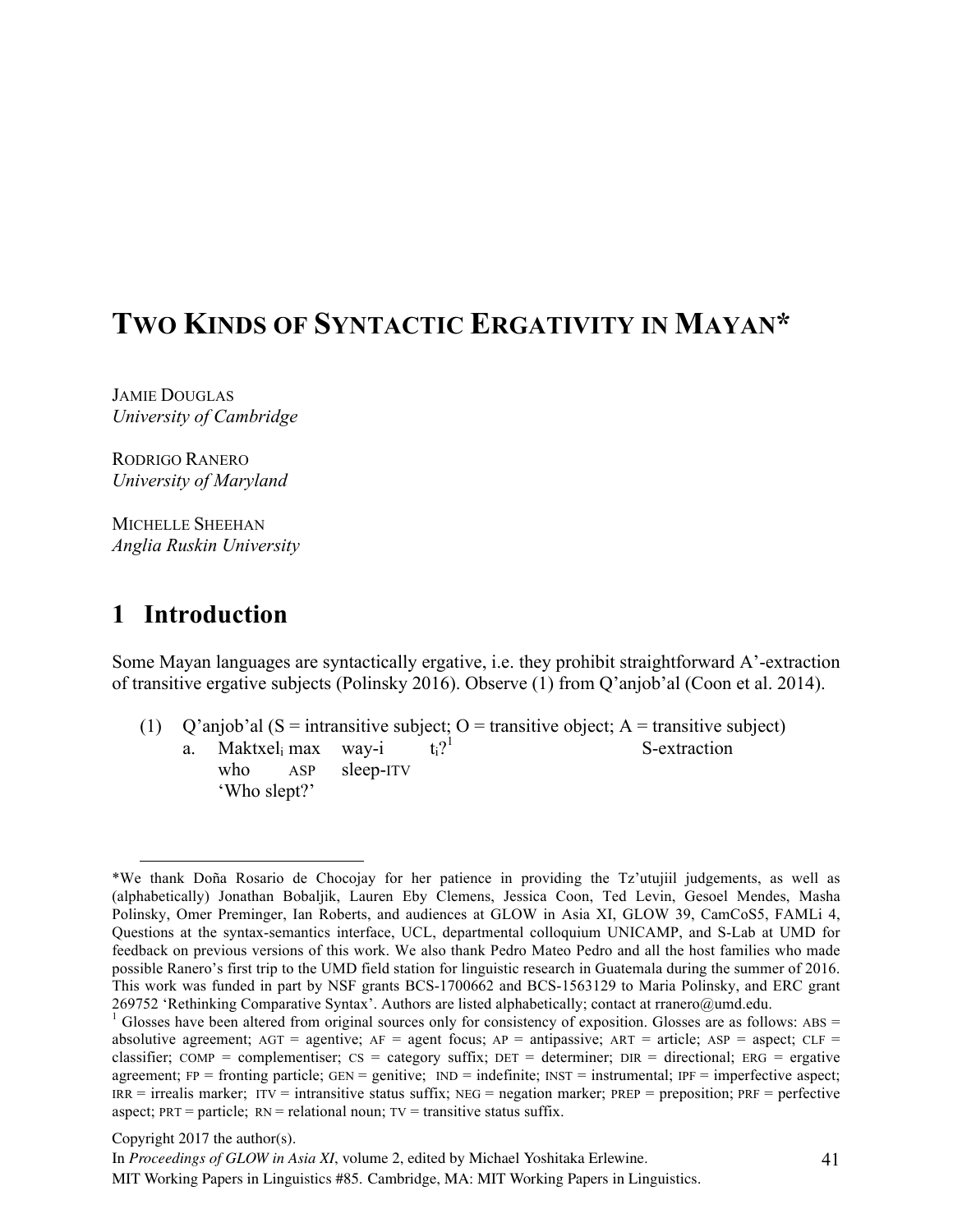|                        |                                                                          | b. Maktxel max y-il [-a'] naq winaq t | O-extraction  |
|------------------------|--------------------------------------------------------------------------|---------------------------------------|---------------|
|                        | who ASP ERG.3-see-TV CLF man                                             |                                       |               |
| 'Who did the man see?' |                                                                          |                                       |               |
|                        | c. * Maktxel <sub>i</sub> max y-il <sup>[-a]</sup> t <sub>i</sub> ix ix? |                                       | *A-extraction |
|                        |                                                                          | who ASP ERG.3-see-TV CLF woman        |               |
|                        | <i>Intended:</i> 'Who saw the woman?'                                    |                                       |               |

As (1) shows, Q'anjob'al can straightforwardly A'-extract intransitive subjects and transitive objects (i.e. absolutive arguments), but not transitive subjects (i.e. ergative arguments). In order to question a transitive subject, Q'anjob'al must use the Agent Focus or antipassive construction (Coon et al. 2014).

| Q'anjob'al |  |  |                                  |                            |                                                                                                                              |  |  |
|------------|--|--|----------------------------------|----------------------------|------------------------------------------------------------------------------------------------------------------------------|--|--|
|            |  |  |                                  | $+2$                       | (Agent Focus)                                                                                                                |  |  |
|            |  |  |                                  |                            |                                                                                                                              |  |  |
|            |  |  |                                  |                            |                                                                                                                              |  |  |
| $b_{-}$    |  |  |                                  |                            | (antipassive)                                                                                                                |  |  |
|            |  |  |                                  |                            |                                                                                                                              |  |  |
|            |  |  |                                  |                            |                                                                                                                              |  |  |
|            |  |  | 'Who saw you?'<br>'Who saw you?' | a. Maktxel max-ach il-on-i | who ASP-ABS.2 see-AF-ITV<br>Maktxel max- $\emptyset$ il-waj[-i] [ <sub>OBL</sub> h-en]?<br>who ASP-ABS.3 see-AP-ITV ERG.2-RN |  |  |

In this paper, we will argue that syntactic ergativity (SE) is not a uniform phenomenon across the Mayan family. Instead, we propose that there are two derivational pathways which lead to a similar but distinct extraction restriction.

Let us first lay out our theoretical assumptions. It has previously been argued that the presence/absence of SE in the Mayan family is correlated with the height of absolutive case (Campana 1992; Tada 1993; Coon et al. 2014). *High absolutive* (high ABS) Mayan languages, where absolutive case is assigned by INFL, have SE; *low absolutive* (low ABS) Mayan languages, where absolutive case is assigned by  $v$ , (usually) do not.<sup>2</sup> We adopt this high ABS vs. low ABS distinction, arguing further that the ergative (ERG) DP in high ABS languages is a defective intervener for absolutive case assignment.

(3) INFL $_{[PHII]}$  ...  $DP_{[ERG]}$  ...  $DP_{[Case]}$  | (DP<sub>[ERG]</sub> is a defective intervener)

We propose that there are two ways to avoid this defective intervention configuration, which we call *leapfrogging* and *sidestepping*. Crucially, we argue that a subset of syntactically ergative languages correspond to one of the two strategies, which are schematically illustrated below.

(4) *Leapfrogging*  $INFL_{[PHI]} \dots DP_{i[Case:]} DP_{[ERG]} \dots t_i$ 

 $<sup>2</sup>$  In high ABS languages, the ABS marker precedes the ERG one, whereas in low ABS languages, the ABS marker</sup> follows the ERG one. There are two low ABS languages which appear to display SE: Ixil and Yucatec (Coon et al. 2014). We do not discuss these languages here for reasons of space. Coon et al. (2014) claim that they are not true counterexamples, but see Imanishi (2014: ch4) on Ixil. Moreover, see Sheehan (2017) for examples of other low ABS languages which appear to have SE. The existence of such languages is not incompatible with our core proposal, but we set aside discussion of this issue here for reasons of space.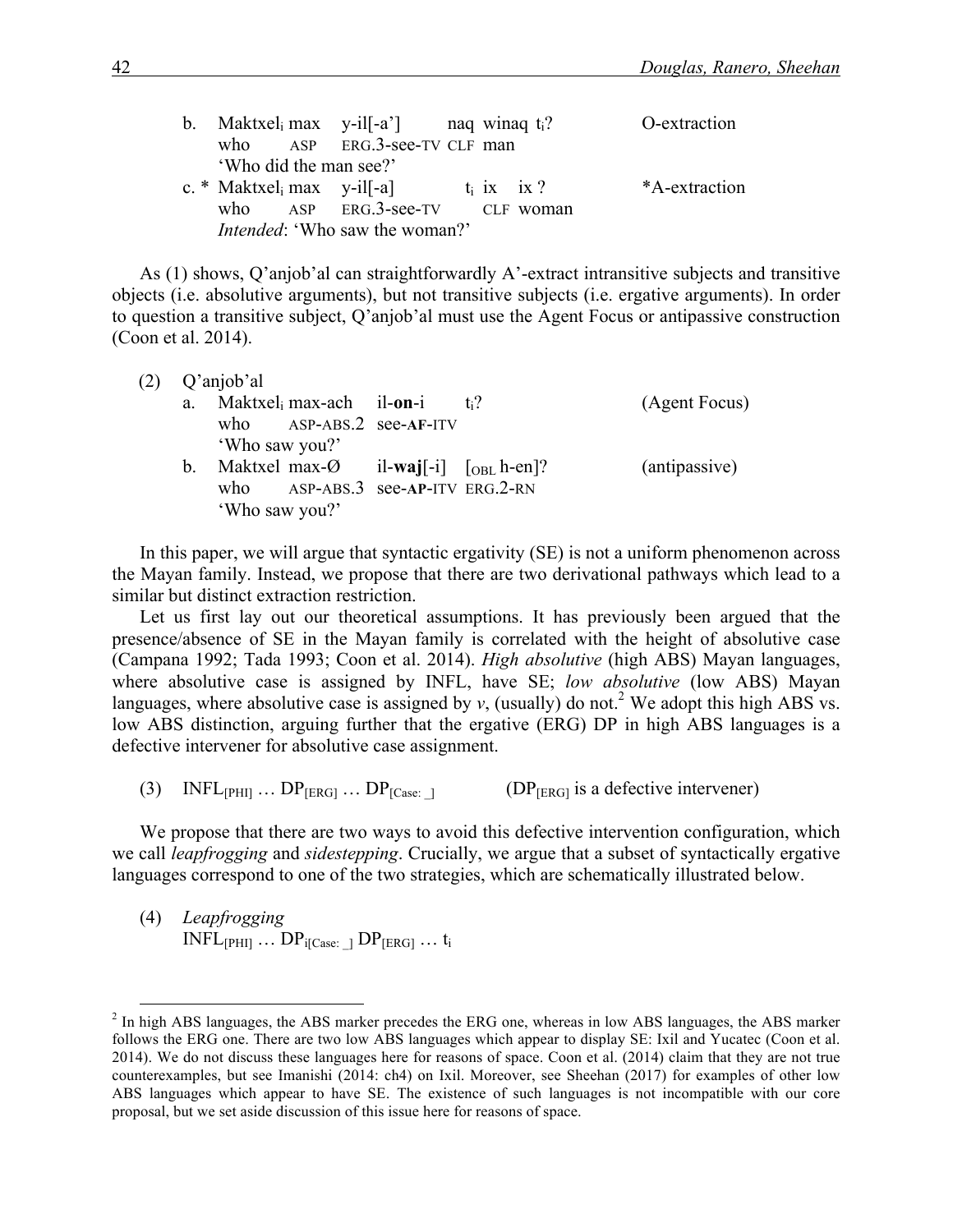(5) *Sidestepping*  $DP_{i[ERG]}$  INFL $_{[PHII]}$  ...  $t_i$  ...  $DP_{[Case]}$ 

In the leapfrogging derivation (4), the internal argument DP 'leapfrogs' past the ERG DP to an outer specifier of the same head (the term *leapfrog* is taken from Bobaljik (1995) via Legate (2014)). The ERG DP no longer intervenes and INFL can assign ABS case to the internal argument. In the sidestepping derivation (5), the ERG DP moves out of the way to a position higher than INFL. Assuming that the lower copy of the ERG DP is not a (defective) intervener, INFL can then assign ABS case to the internal argument without any problem.

We argue that these two strategies yield two different kinds of syntactically ergative language within the Mayan family. We show that the chosen strategy correlates with (i) differences in basic word order, (ii) the extractability of low adjuncts, and (iii) the existence of *partial* SE, i.e. when only a subset of A'-extraction configurations in a given language exhibits the extraction restriction on the ERG argument (see Stiebels 2006).

### **2** Syntactic Ergativity and Defective Intervention

For the syntactically ergative Mayan languages, we assume, for concreteness, that ERG case is an inherent case assigned by transitive *v* to the external argument introduced in its specifier, and that ABS case is a structural case assigned by INFL (Legate 2008; Coon et al. 2014). We also assume that the ERG DP is a defective intervener that would block ABS case assignment from INFL to the internal argument DP in transitive contexts (see (3)). As above, we propose that Mayan languages vary in the strategy used to avoid the problem of defective intervention by the external argument. We now turn to each of these strategies and the predictions of our analysis.

#### 2.1 Leapfrogging

In a *leapfrogging* derivation, the internal argument moves over the ERG DP to the outer specifier of Spec*v*P. This movement is possible because the ERG DP is not c-commanded by the attracting head (*v*) and so does not act as an intervener for the attraction of the internal argument. INFL is then able to assign ABS case to the internal argument, since the ERG DP no longer intervenes between the probe (INFL) and its goal (the internal argument).

(6) *Leapfrogging*  $INFL[PHII]$  ...  $DP_{i[Case:]}DP_{[ERG]}$  ...  $t_i$ 

The leapfrogging derivation has been invoked in several analyses of SE both in Mayan and beyond (see Aldridge 2004, 2008, 2012 on Austronesian; and Campana 1992; Coon et al. 2014 for related analyses of Mayan). In simple terms, movement of the ABS DP to Spec*v*P blocks the escape hatch from the lower phase. Consequently, the ERG DP is trapped inside the *v*-domain and cannot be A'-extracted. This analysis makes three crucial predictions. First, being trapped, the ERG DP cannot be A'-extracted for any purpose (questioning, focusing, relativising, etc.). In other words, SE will hold of all A'-constructions, which we will refer to as *full* SE. Second, if the movement of the ABS DP closes off the relevant phasal domain, it will also block extraction of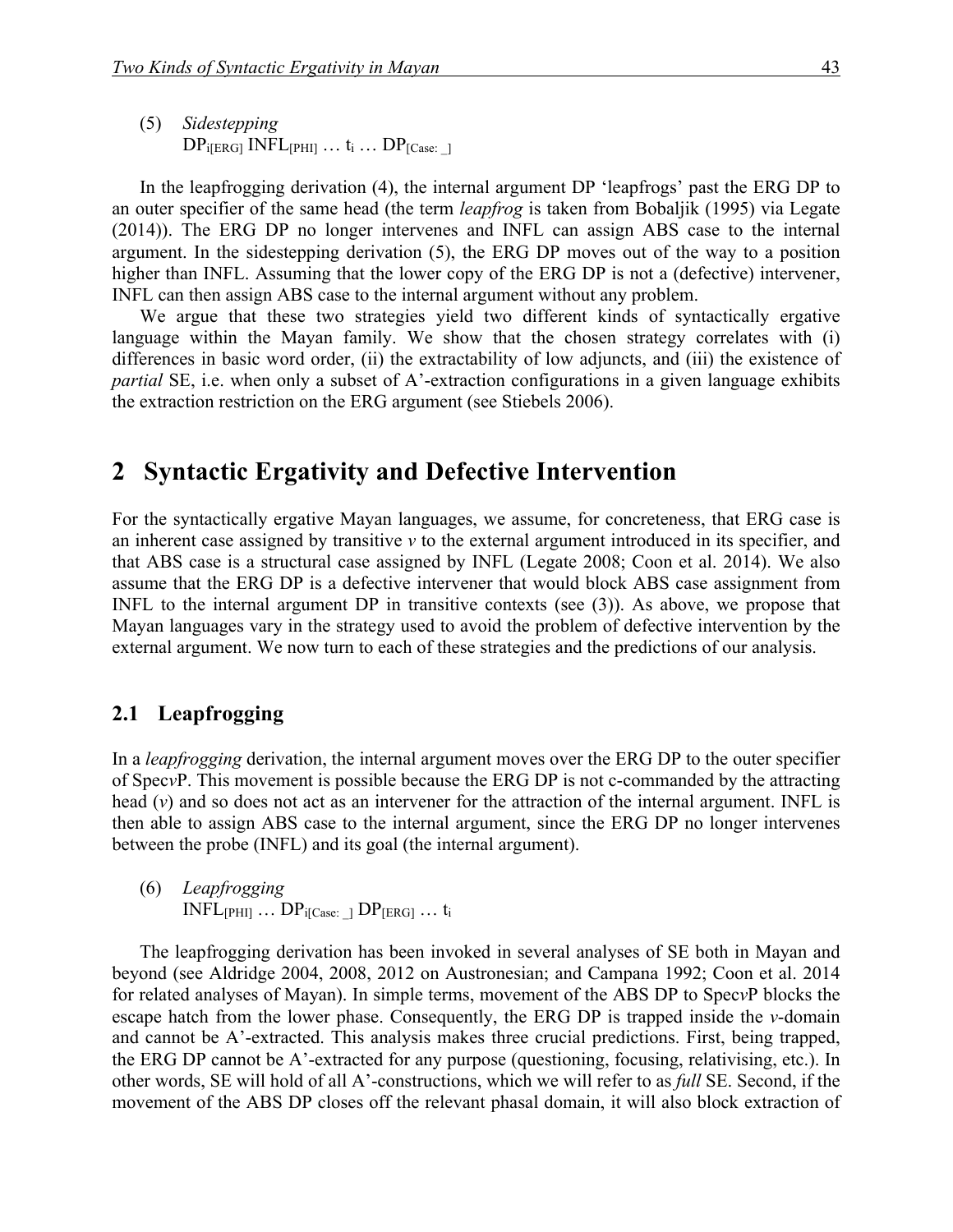all other *v*P-internal elements, e.g. low adjuncts. Third, if the ABS argument leapfrogs across the ERG DP, all else being equal, we expect the basic word order of transitive clauses to be O>S. Consequently, given the V-initial order of virtually all Mayan languages (England 1991), we would expect basic VOS order. These three predictions are summarised in (7).

- (7) *Leapfrogging derivation*
	- $INFL_{[PHI]} \ldots DP_{i[Case:]} DP_{[ERG]} \ldots t_i$
	- a. will exhibit full SE
	- b. only the ABS DP is accessible for extraction
	- c. basic O>S order

### 2.2 Sidestepping

In a *sidestepping* derivation, the ERG DP moves to SpecINFLP. INFL is then able to assign ABS case to the internal argument on the assumption that the lower copy of the ERG DP does not count as an intervener.

(8) *Sidestepping*  $DP_{i[ERG]}$  INFL $_{[PHI]}$  ...  $t_i$  ...  $DP_{[Case]}$ 

A sidestepping derivation has been invoked as a strategy to avoid dative intervention in Icelandic (Holmberg & Hróarsdóttir 2003, 2004) and as an analysis of K'ichean Mayan by Preminger (2014) (see also Anand & Nevins 2006; Imanishi 2014). Unlike in the leapfrogging derivation, the ABS DP does not necessarily undergo any movement in such cases. We thus predict that the sidestepping derivation will have different properties compared with the leapfrogging derivation. First, *v*P-internal elements, e.g. low adjuncts, should be freely extractable, since there is no element blocking escape from the lower phase. Second, since the ABS DP does not leapfrog across the ERG DP, we would expect the basic word order of transitive clauses to be VSO.

If movement of the ABS DP is not the cause of SE in this derivation, why then do we find A'-extraction restrictions on the ERG DP? We propose that SE in a sidestepping derivation is a consequence of anti-locality, specifically *Spec-to-Spec anti-locality* as defined in (9):

(9) *Spec-to-Spec Anti-locality*

A'-movement of a phrase from the Specifier of XP must cross a maximal projection other than XP. (Erlewine 2016: 445)

Douglas (2017) extends this proposal to an account of subject extraction asymmetries in English, e.g. the anti-*that*-trace effect in subject relative clauses. Now, assuming INFLP is immediately below the C-domain, if there is a single C head in the C-domain, movement of the subject from SpecINFLP to SpecCP would be anti-local, yielding a violation of (9) (see Erlewine 2016 for an account of this kind for Kaqchikel). However, if the C-domain is more fine-grained, as in cartographic studies following Rizzi (1997), Spec-to-Spec anti-locality (henceforth, simply *anti-locality*) will only rule out A'-movement of the subject from SpecINFLP to the specifier of the lowest C head. Cartographic studies have shown that the A'-movements underlying the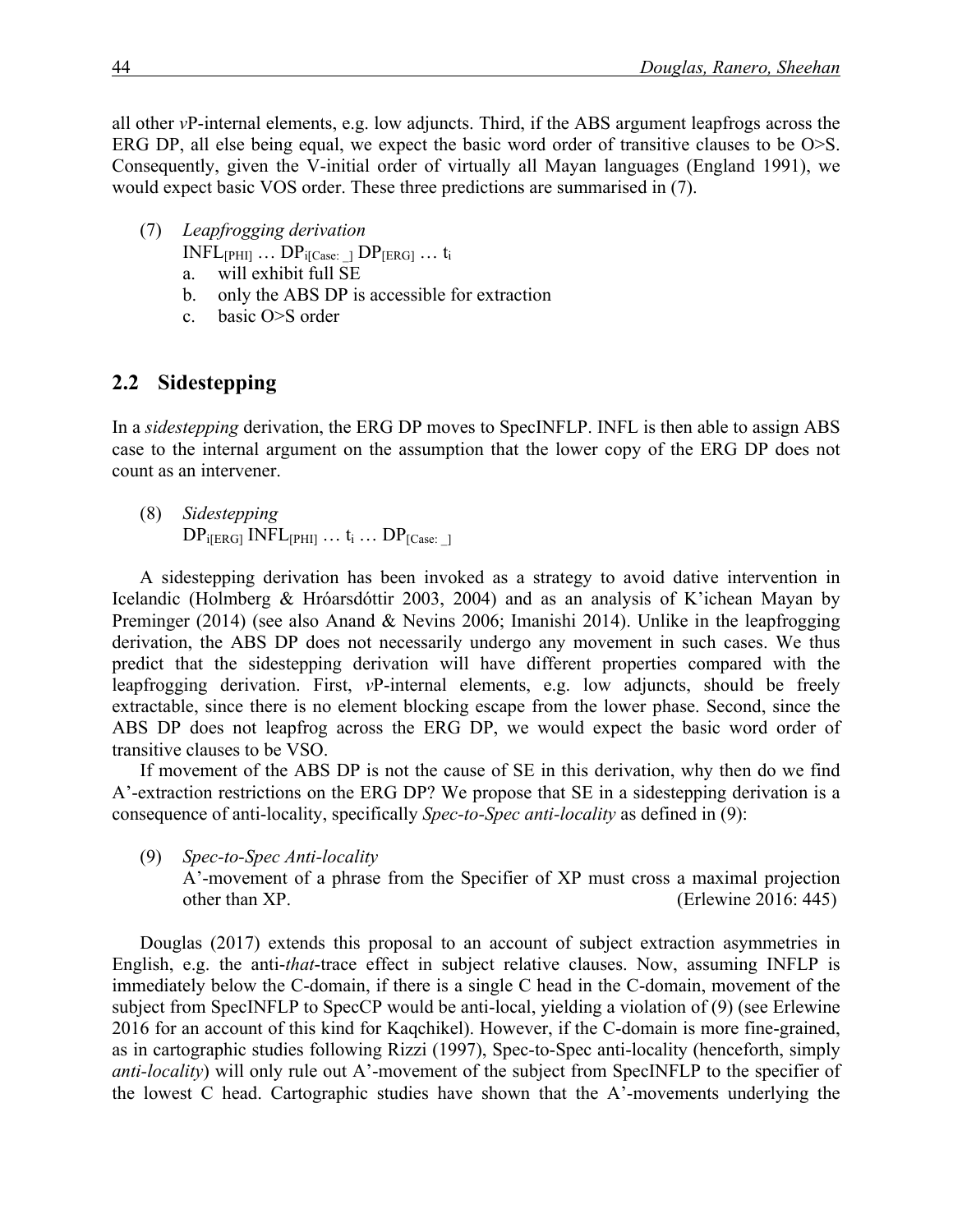various A'-constructions may target distinct positions in the left periphery, depending on how articulated the left periphery is. For example, Douglas (2017) argues that the English left periphery may contain a single C head (complement and relative clauses introduced by the null complementiser) or multiple C heads (complement and relative clauses introduced by *that* or a relative pronoun). Given anti-locality, we thus expect A'-movement of the subject to be impossible in some A'-constructions, but possible in others.

We propose that the Mayan family exhibits such variation, which becomes apparent when looking closely at the existing SE patterns. In other words, some languages may have more articulated left peripheries than others. In languages whose left periphery has a single C head and the subject in SpecINFLP, A'-extraction of the subject will be ruled out by anti-locality for all A'-constructions. In the case of sidestepping ergative languages, this yields full SE. However, in languages whose left periphery has multiple C heads (and where the subject is in SpecINFLP), A'-extraction of the subject will only be ruled out by anti-locality if A'-movement targets the specifier of the lowest C head. If A'-movement targets a higher position, it will not violate antilocality. Put differently, there is the possibility that A'-extraction of the subject is impossible in some A'-constructions, but not in others. With respect to Mayan, this would mean that in the sidestepping derivation, A'-extraction of the ERG DP will be impossible in some A' constructions, but available in others, i.e. partial SE (see Stiebels 2006; Heaton et al. 2015). The predictions of the sidestepping derivation are summarised in (10).

(10) *Sidestepping derivation*

 $DP_{i[ERG]}$  INFL $_{[PHII]}$  ...  $t_i$  ...  $DP_{[Case]}$ 

- a. full or partial SE
- b. anything but the ERG DP is accessible for extraction
- c. basic S>O order

In the following sections, we show that the predictions of the leapfrogging and sidestepping derivations are borne out. However, let us first elaborate on the proposal that the C-domain can be more or less articulated. We will assume a feature scattering approach (Giorgi & Pianesi 1997) and that the features [REL], [WH] and [FOC] drive A'-movement for relativisation, questioning, and focus, respectively. Cartographic studies have shown that, in articulated Cdomains, relativisation generally targets a higher position than questioning or focus (Rizzi 1997; Abels 2012). Assuming feature scattering, [REL] could be higher than [WH/FOC], or they could be in complementary distribution on the same C head [REL/WH/FOC], but we would never expect [WH/FOC] to be higher than [REL]. Furthermore, interrogative functional heads have been posited higher than focus (see Rizzi 2004; Abels 2012). We thus assume that [WH] may be higher than [FOC] but not vice versa. Combining this with anti-locality, we might expect there to be partial SE languages where, for example, SE is found in questions and focus but not in relative clauses, but we would not expect partial SE languages where SE is found in relative clauses, but not in questions and focus. This implicational prediction is schematised below:

| Languages     | $C_1$ (higher C) | $C_2$ (lower C)  |
|---------------|------------------|------------------|
| Type A        | [REL] [WH] [FOC] | -                |
| <b>Type B</b> | [REL] [WH]       | IFOC             |
| Type C        | `REL             | [WH] [FOC]       |
| <b>Type D</b> | -                | WHI [FOC]<br>REL |

(11) Feature bundling in the C domain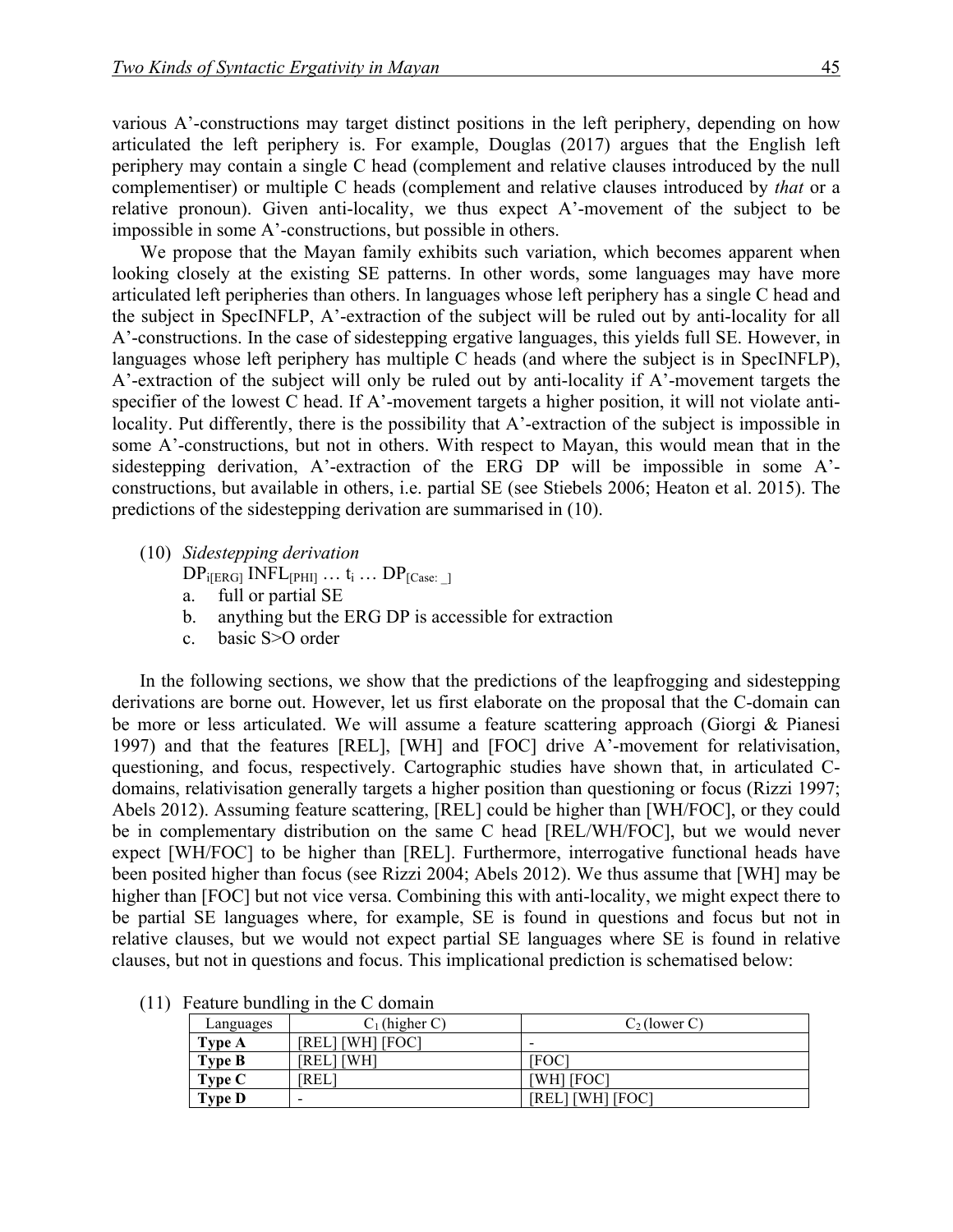We therefore expect the following types of language where SE is the result of sidestepping:

- (12) Sidestepping languages
	- a. Type A: REL, WH and FOC movement are possible<sup>3</sup>
	- b. Type B: FOC movement will violate anti-locality
	- c. Type C: WH and FOC movement will violate anti-locality
	- d. Type D: REL, WH and FOC movement will all violate anti-locality

## **3** Predictions of the Analysis

In this section, we show that Mayan languages that display SE do not behave uniformly, as predicted by our analysis. The extraction restriction arises via two different pathways, yielding two types of SE.

### **3.1 Word Order and (Partial) SE**

Recall that we predicted that languages in which SE arises via sidestepping will exhibit S>O order and might exhibit full or partial SE. Now, there are four different basic word order patterns observed across Mayan:

- (13) a. VSO languages which do not permit unmarked VOS order
	- b. VOS languages which do not permit VSO except in highly pragmatically marked contexts
	- c. Mixed VSO/VOS languages
	- d. Mixed VOS/VSO languages

Strict VSO order is probably innovative based on its geographical distribution and the fact that strict VSO languages seem to share other areally diffused features as well (Norman & Campbell 1978; England 1991). Our prediction is apparently correct: of the VSO languages, many show partial SE. For instance, Q'anjob'al appears to be losing the extraction restriction in relativisation as argued by Gagliardi et al.'s (2014) experimental investigation of subject extraction. Consider the following, which was reported to be ambiguous between relativisation of the transitive subject or of the object (note that there is no Agent Focus or antipassive morphology):

| (14) No' chiwo chi teg no' kalnel. |                                                   | [Q'anjob'al]            |
|------------------------------------|---------------------------------------------------|-------------------------|
| CLF goat IMPF hit CLF sheep        |                                                   |                         |
|                                    | The goat that the sheep rams.' (object relative)  |                         |
|                                    | The goat that rams the sheep.' (subject relative) | (Gagliardi et al. 2014) |

<sup>&</sup>lt;sup>3</sup> This would be a VSO language without SE. Interestingly, there are no such languages in Table 1. It remains to be seen whether this is a genuine gap but, if it is, it requires an explanation. It would arguably be difficult to acquire a sidestepping system in the absence of SE, as there would be no evidence that the subject has raised to SpecINFLP.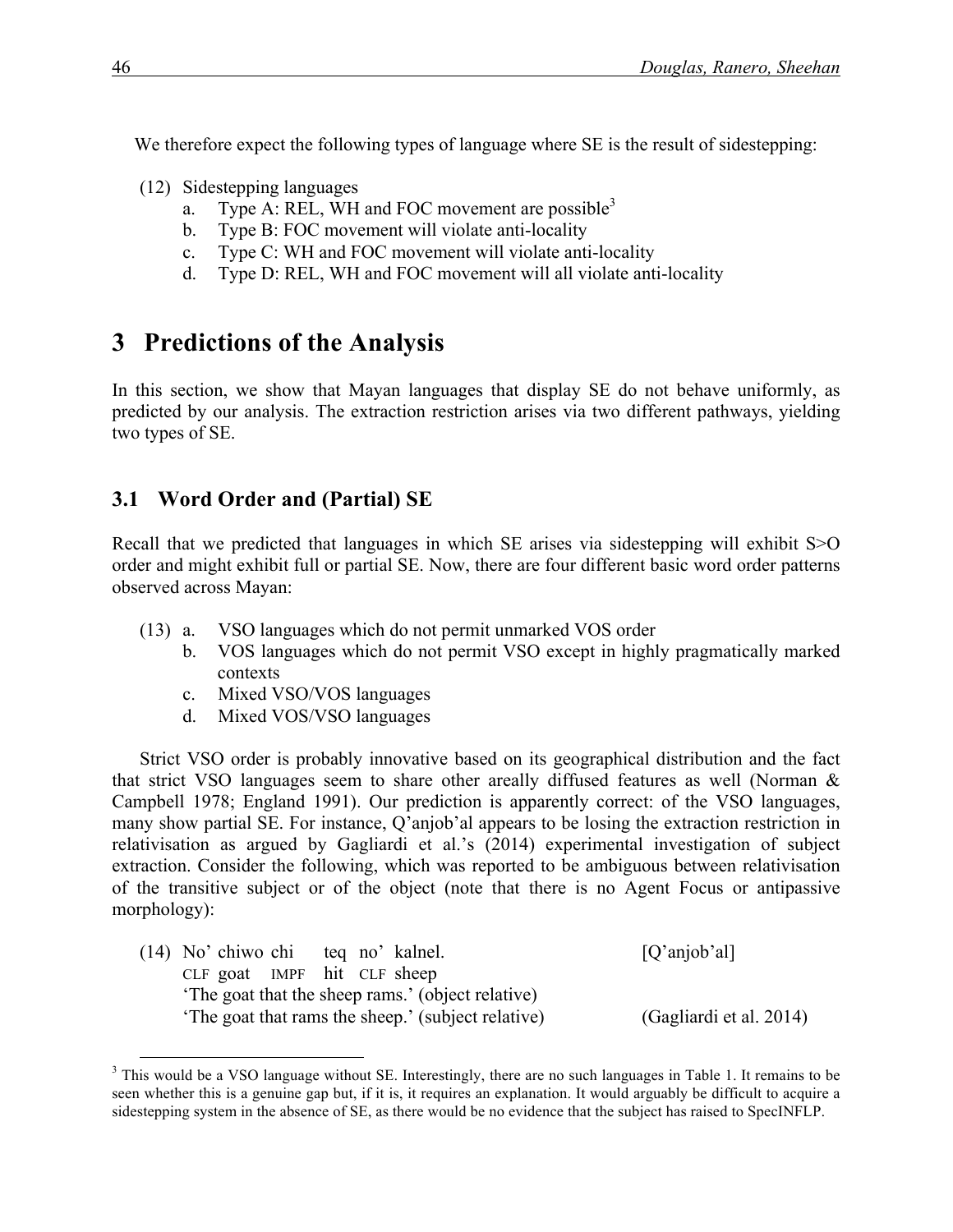| Language             | Family       | <b>Basic word</b>                      | $\mathbf{ABS}^i$ | SE in ?      |                  |                      | <b>Reference for SE</b>             |
|----------------------|--------------|----------------------------------------|------------------|--------------|------------------|----------------------|-------------------------------------|
|                      |              | order                                  |                  | <b>Focus</b> | <b>Questions</b> | <b>Relatives</b>     | data                                |
| Awakatek             | Mamean       | VSO <sup>11</sup>                      | H                | Y            | N                | N                    | (Stiebels 2006)                     |
| Chuj                 | Q'anjob'alan | $VSO^{iii}$ ;<br>VOS/YSO <sup>iv</sup> | H                | Y            | N                | N                    | (Stiebels 2006)                     |
| Popti'<br>(Jakaltek) | Q'anjob'alan | $VSO^{V}$                              | H                | Y            | Y                | N                    | (Stiebels 2006)                     |
| Mam                  | Mamean       | VSO <sub>vi</sub>                      | H                | Y            | Y                | $Y/N$ <sup>vii</sup> | 1983;<br>(England<br>Stiebels 2006) |
| Q'anjob'al A         | Q'anjob'alan | <b>VSO</b>                             | H                | Y            | Y                | Y/N                  | (Gagliardi<br>et<br>al.<br>2014)    |
| Q'anjob'al B         | Q'anjob'alan | VSO <sub>viii</sub>                    | H                | Y            | Y                | Y                    | (Coon et al. 2014)                  |
| Tektitek             | Mamean       | <b>VSO</b>                             | H                | Y            | Y                | Y                    | (Pérez Vail 2007)                   |

In the table below, we show a typology of the VSO languages in the family: $4\pi$ 

In contrast, VOS languages show either full SE or no SE, but never partial SE:

| Language    | Family                | <b>Basic word</b>                    | $\mathbf{ABS}^{ix}$ | SE in ?      |                  | <b>Reference for SE</b> |                                    |
|-------------|-----------------------|--------------------------------------|---------------------|--------------|------------------|-------------------------|------------------------------------|
|             |                       | order                                |                     | <b>Focus</b> | <b>Questions</b> | <b>Relatives</b>        | data                               |
| Q'eqchi'    | K'ichean              | VOS <sup>x</sup>                     | H                   | Y            | Y                | Y                       | (Stiebels 2006)                    |
| Tz'utujiil  | K'ichean              | $VOS^{xi}$<br>VOS/VSO <sup>xii</sup> | H                   | Y            | Y                | Y                       | (Stiebels 2006)                    |
| Poqomam     | K'ichean              | $VOS$ <sup>xiii</sup>                | H                   | Y/N          | Y/N              | Y/N                     | (Stiebels 2006)                    |
| Poqomchi'   | K'ichean              | VOS <sub>xiv</sub>                   | H                   | Y/N          | Y/N              | Y/N                     | (Stiebels 2006)                    |
| Ixil        | Mamean                | $VSO^{xy}$ :<br>VOS <sub>xvi</sub>   | $\mathbf{L}$        | Y            | Y                | Y                       | (Stiebels 2006)                    |
| Yucatec     | Yucatecan             | $VOS$ <sup>xvii</sup>                | $\mathbf{L}$        | Y            | Y                | $Y^{xviii}$             | (Tonhauser 2003;<br>Stiebels 2006) |
| Itzaj       | Yucatecan             | $VO\overline{S^{xix}}$               | $\mathbf{L}$        | N            | N                | N                       | (Coon et al. 2014)                 |
| Lakantun    | Yucatecan             | VOS <sub>xx</sub>                    | $\mathbf{L}$        | N            | N                | N                       | (Coon et al. 2014)                 |
| Mopan       | Yucatecan             | VOS <sub>xx1</sub>                   | L                   | N            | N                | N                       | (Coon et al. 2014)                 |
| Tojol-ab'al | Q'anjob'alan          | $VOS^{xxII}$                         | $\mathbf{L}$        | N            | N                | N                       | (Coon et al. 2014)                 |
| Tzotzil     | Ch'olan-<br>Tseltalan | $VOS$ <sub>xxiii</sub>               | $\rm H/L$           | (Y)          | (Y)              | (Y)                     | $(Aissen 1999)^{xxiv}$             |

#### **Table 2: VOS languages**

Note that Chuj and Tz'utujiil are listed as having alternating basic word order VOS/VSO in addition to being VSO and VOS respectively. This is because different sources classify their basic word orders differently, suggesting dialectal divergence. In fact, the VOS/VSO order

<sup>&</sup>lt;sup>4</sup> Given the large number of sources consulted to establish our empirical claims regarding basic word order, we have

provided the details as endnotes to maximise readability.<br><sup>5</sup>At least some dialects of the languages reported by Stiebels (2006) to be partially SE display full SE according to other sources (Jakaltek, Craig 1979; Awakatek, Larsen & Norman 1979; Akatek, Zavala 1992; Chuj, Buenrostro Díaz 2013). We leave a full investigation of this matter for future research.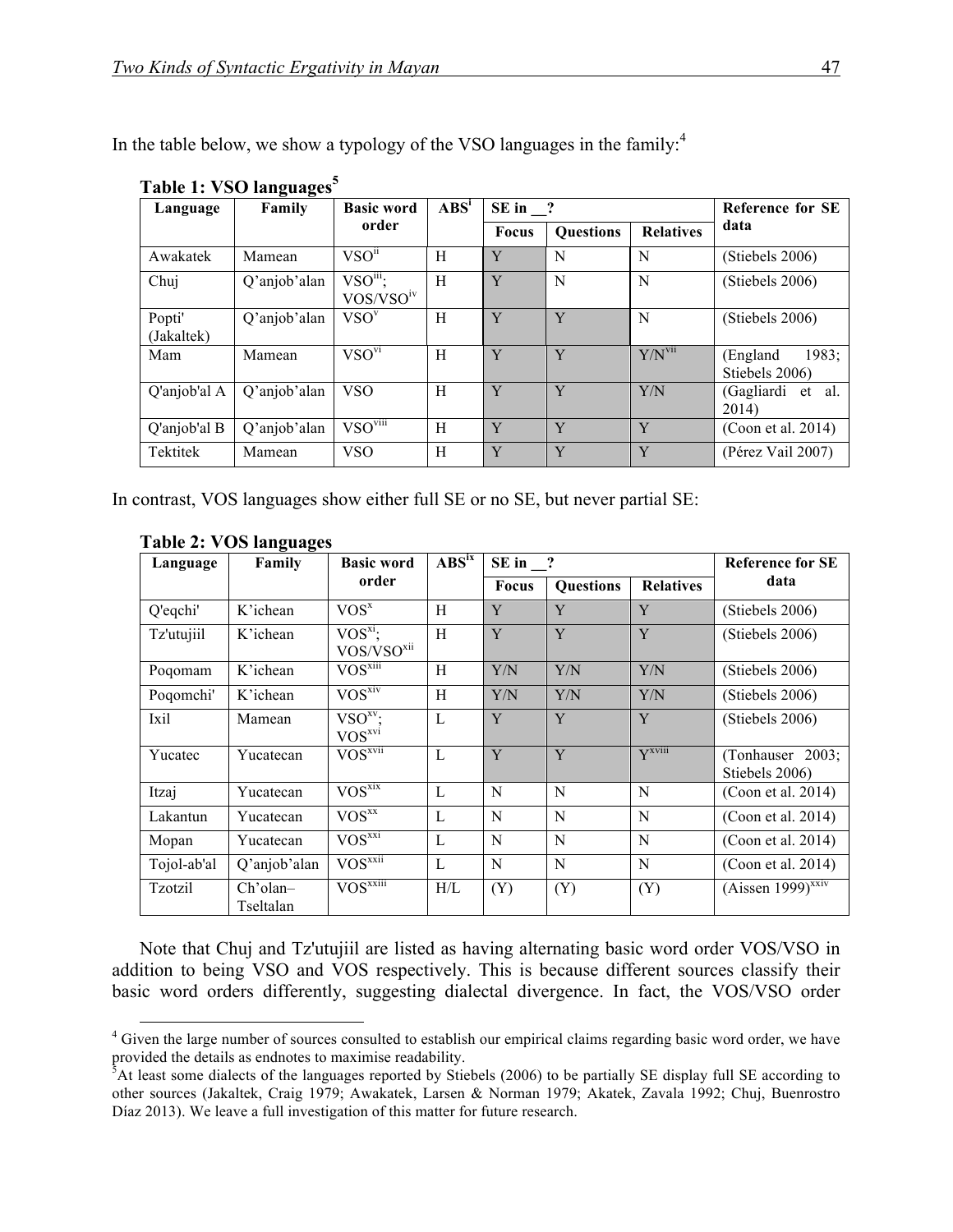reported for varieties of Chuj and Tz'utujiil is actually very common. We call these 'mixed languages': VOS/VSO systems are those in which VOS is the dominant order, and VSO/VOS systems are those in which VSO is dominant.

| Language            | Family                | <b>Basic word</b>                                                      | $\mathbf{ABS}$ xxv | $SE in$ $\frac{?}{?}$ |                  | Reference        |                                                 |
|---------------------|-----------------------|------------------------------------------------------------------------|--------------------|-----------------------|------------------|------------------|-------------------------------------------------|
|                     |                       | order                                                                  |                    | <b>Focus</b>          | <b>Questions</b> | <b>Relatives</b> | for SE data                                     |
| Akatek              | Q'anjob'alan          | VSO/VOS <sup>xxvi</sup>                                                | $\overline{H}$     | Y                     | N                | $\overline{N}$   | (Stiebels<br>2006)                              |
| Chuj                | Q'anjob'alan          | VSO <sub>xxvii</sub><br>$\overline{\text{VSO}}$ /VOS <sup>xxviii</sup> | H                  | Y                     | $\mathbf N$      | $\overline{N}$   | (Stiebels)<br>2006)                             |
| Kaqchikel<br>A      | K'ichean              | $VSO/VOS^{xx}$                                                         | H                  | Y/N                   | Y/N              | $\mathbf N$      | (Heaton<br>2015; Heaton<br>et al. $2015)^{xxx}$ |
| Sipakapense         | K'ichean              | VOS/VSO                                                                | H                  | Y                     | Y                | $\overline{N}$   | (Barrett 1999;<br><b>Stiebels</b><br>2006)      |
| Kaqchikel<br>B      | K'ichean              | VOS/VSO <sup>xxxi</sup>                                                | $\rm H$            | Y                     | Y                | Y                | (Erlewine<br>2016)                              |
| K'iche'<br>(Quiché) | $\overline{K}$ ichean | VOS/VSO <sup>xxxii</sup>                                               | H                  | Y                     | $V^{XXIII}$      | $\overline{Y}$   | (Stiebels<br>2006;<br>Pye 2007)                 |
| Sakapulteko         | K'ichean              | VOS/VSO <sup>xxxiv</sup>                                               | H                  | Y                     | $\overline{Y}$   | Y                | (Stiebels)<br>2006)                             |
| Tz'utujiil          | K'ichean              | $VOS^{xxxx}$ :<br>$VOS/VSO^{xxxxi}$                                    | $\overline{H}$     | $\overline{Y}$        | $\overline{Y}$   | $\overline{Y}$   | (Stiebels<br>2006)                              |
| Uspantek            | K'ichean              | VOS/VSO <sup>xxxvii</sup>                                              | H                  | Y                     | Y                | Y/N              | (Can Pixabaj<br>$2007)$ <sup>xxxviii</sup>      |
| Chol                | Ch'olan-<br>Tseltalan | VOS~VSO<br>xxxix                                                       | L                  | N                     | N                | N                | (Coon et al.<br>2014)                           |
| Chontal             | Ch'olan-<br>Tseltalan | $VOS-VSOxl$                                                            | $\mathbf{L}$       | N                     | ${\bf N}$        | $\gamma$         | (Osorio May<br>2005; Tandet<br>$2013)^{x}$      |
| Tseltal             | Ch'olan-<br>Tseltalan | $VOS-VSOxlii$                                                          | $\mathbf{L}$       | N                     | N                | N                | (Coon et al.<br>2014)                           |

**Table 3: Mixed languages**

Our analysis of SE does not immediately predict the existence of such languages, but the way they pattern in terms of SE suggests that they are either underlyingly VOS or VSO, depending on which their dominant word order is. Most of the languages which permit partial SE have dominant VSO order, and most of the languages with dominant VOS order have full SE or no SE. For example, Sakapulteko is described as having mixed VOS/VSO word order, and displays full SE, like VOS languages, whereas the varieties of Kaqchikel described by Heaton (2015) and Heaton et al. (2015) (Kaqchikel B) are losing SE, with the loss most advanced in relative clauses. 6

 $6$  There are exceptions to these patterns, however, for example Sipakapense, which, according to Barrett (1999: 267), permits VSO only as a marked order but shows no SE in relativisation. This is a potential problem for our analysis and one which requires investigation. However, given that Barrett (2008) notes that there is variation across generations in other domains (see fn. 11 below), it might be that there is also variation among dialects of the language regarding partial SE and word order. We leave this matter for future research.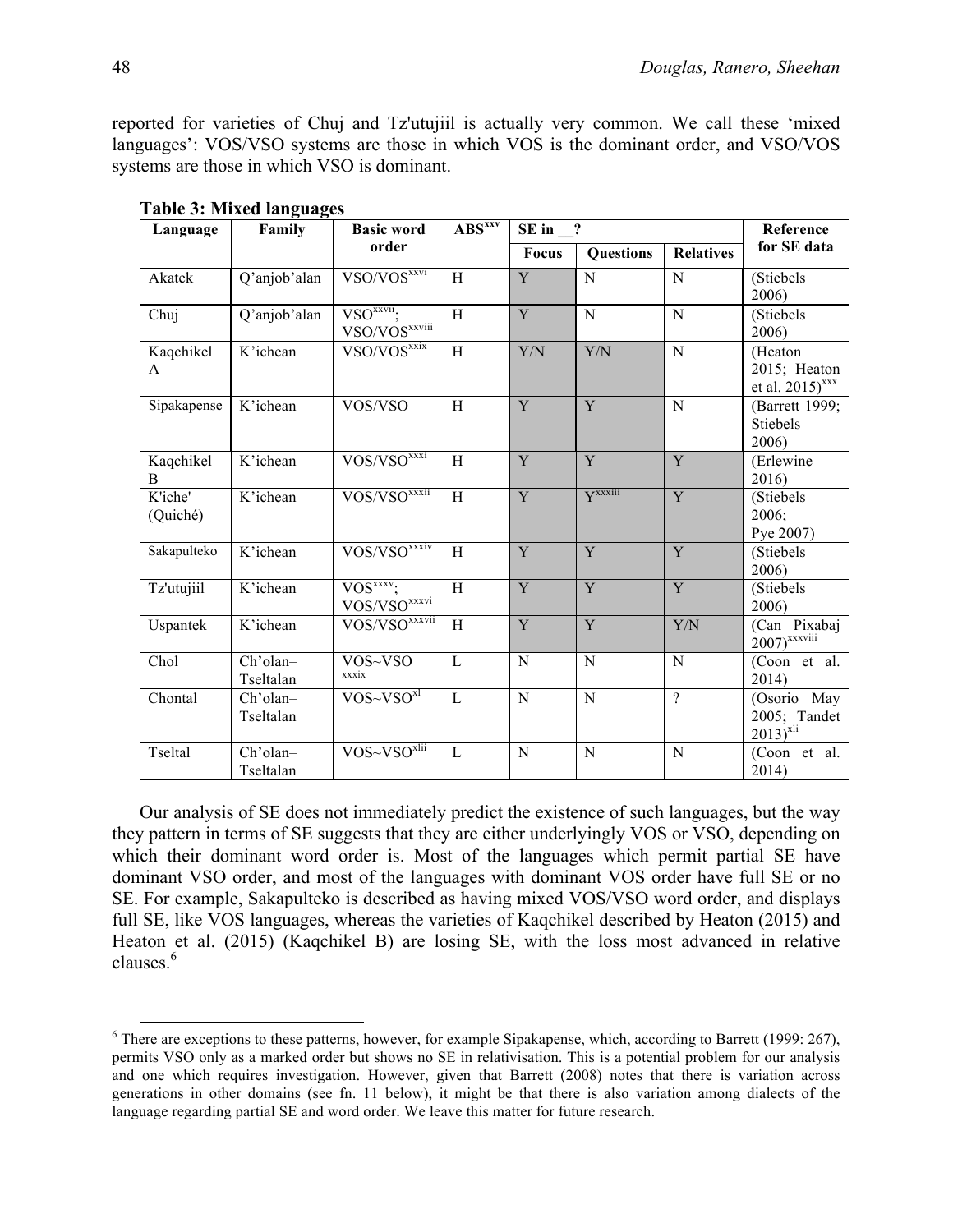So how does this word order variation arise? In the spirit of Clemens and Coon (to appear), we assume that there are various ways of interrupting basic word order in these languages:

- (15) **Mixed VSO/VOS** (partial SE; Akatek, Chuj, Kaqchikel A) VOS available through**:**
	- a**.** Heavy NP shift of the subject
	- b. Pseudo noun incorporation of bare object
	- c. Rightward topicalisation of the subject

Either the subject can shift to the right of the object (either in the PF-component via heavy-NP shift or as a right-hand topic), or the object, if bare, can incorporate into the verb. This leaves the question of the VOS/VSO languages. It would have to be the case that in these languages the object can shift to the right of S, either via heavy-NP shift or as a right-hand topic. We leave a full consideration of this proposal to one side here for reasons of space. However, below we present further support for the claim that some mixed languages displaying SE are underlyingly VSO while others are VOS from the availability of low adjunct extraction.

#### **3.2** Low Adjunct Extraction

Recall that our proposal predicts that languages in which SE is the result of leapfrogging, which have VOS as their dominant or only word order, should ban the A'-extraction of all *v*P-internal material in addition to the ERG DP, such as low adjuncts. This prediction is borne out. Example (16) from Kaqchikel shows that the extraction of locatives for focus requires the presence of the particle /wi/ immediately after the verb. Crucially, temporal adjuncts which adjoin higher, do not permit the presence of the particle (Henderson 2008).

|  | $(16)$ Pa k'aybal <sub>i</sub> x-Ø-in-löq | $t_i$ *(wi). | [Kaqchikel]                   |
|--|-------------------------------------------|--------------|-------------------------------|
|  | PREP market PRF-ABS3SG-ERG1SG-buy         | WI           |                               |
|  | 'In the market I bought it.'              |              | (adapted from Henderson 2008) |

The class of adjuncts triggering the particle consist of instrumentals, comitatives, and locatives. Similar data is reported for K'iche' (Can Pixabaj 2015), San Pedro Tz'utujiil (García Ixmatá 1997), Q'eqchi' (Caz Cho 2007), Sakapulteko (Mó Isém 2007), Uspanteko (Can Pixabaj 2007), and Santiago Tz'utujiil (Mendes & Ranero 2017).<sup>7</sup> We hypothesise that the fronting particle permits the extraction of the adjunct just as Agent Focus allows for the circumvention of the extraction restriction on the ERG DP.<sup>8</sup>

In contrast, our analysis predicts that languages where SE is the result of sidestepping will allow for the free extraction of *v*P-internal material other than the ERG DP, i.e. no fronting

 <sup>7</sup> Poqomam and Poqomchii', which according to Stiebels (2006) show Agent Focus optionally in instances of A' extraction of adjuncts, also exhibit the particle (Malchic et al. 2000). We note as well that Mendes & Ranero (2017) show that the Tecpán dialect of Kaqchikel lacks the fronting particle. We leave for future research whether this variety of Kaqchikel is also best analysed as a sidestepping language.

<sup>&</sup>lt;sup>8</sup> The possibility that a special morpheme must be used for the extraction of low adjuncts in some Mayan languages was already mentioned in Coon et al. (2014), who discuss briefly the use of the voice marker /-b'e/ in Tz'utujiil to extract instrumentals (see Dayley 1981).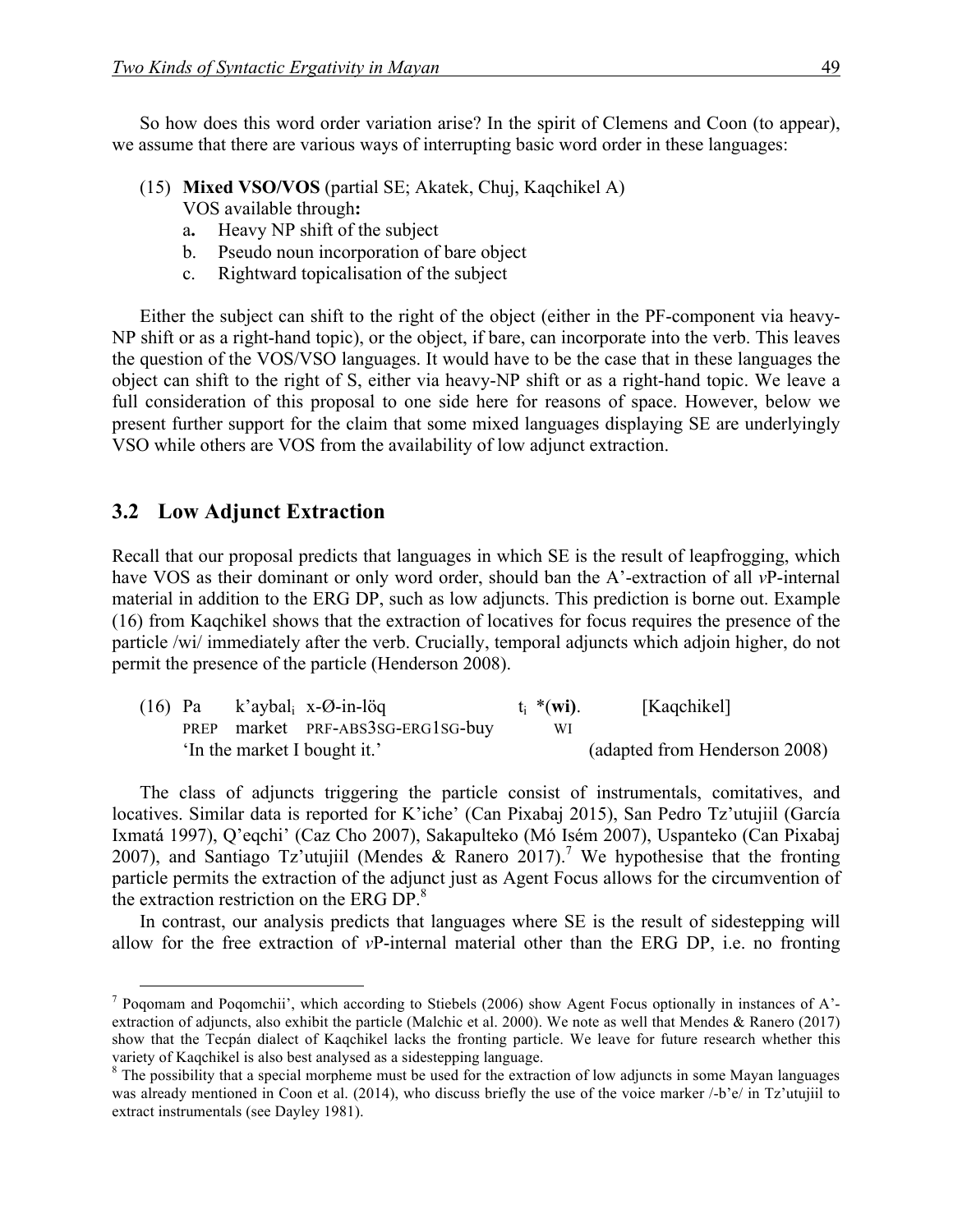particle is required.<sup>9</sup> The examples below from Tektitek (17) and Popti' (18) involving locative and instrumental focus respectively bear out this prediction.

(17) **T-uj te** bey ma kyin jaw tz'aq-ik. **GEN3SG-RN DET** road COMP ABS 1SG DIR fall-CS 'It was on the road that I fell.' (Pérez Vail 2007: 409) (18) **Maxhtaj y-u ch'en echeh** ma Ø is-poh naj winaj **NEG GEN3SG-RN CLF ax** PRF ABS3SG ERG3SG-cut CLF man te' si'. CLF firewood 'It wasn't with an ax that the man cut firewood.' (Ross et al. 2000)

Other VSO or VSO/VOS languages which we analyse as involving sidestepping also allow for the extraction of low adjuncts freely: Q'anjob'al (Raymundo González et al. 2000), Mam (England 1983), Chuj (Buenrosto Díaz 2013), and Akatek (Zavala 1992).<sup>10</sup> In these languages, SE is a restriction applying only to the ERG DP and this follows from our analysis which attributes SE in these languages to anti-locality violations: it is movement of the ERG DP from SpecINFLP to a lower C-domain head in these languages which is banned.<sup>11</sup>

## **4 Conclusion and Future Directions**

In this paper, we have argued that there are two different kinds of SE in Mayan languages. In both cases SE arises because INFL needs to license the internal argument DP but the ERG DP is a defective intervener for this licensing. In VSO languages, we have proposed that the ERG DP sidesteps out of the way by moving to SpecINFLP, whereas in VOS languages, the object leapfrogs past the ERG DP to an outer Spec*v*P. Both of these movement types give rise to accessibility issues, but for different reasons. In VSO sidestepping languages, the ERG DP raises to a position from which movement to a (low) SpecCP is too local to take place. In VOS leapfrogging languages, the movement of the object to an outer Spec*v*P traps all the material internal to the *v*P phase. These two different types of SE, in addition to being linked to different word orders then, also exhibit distinct properties. SE in sidestepping VSO languages can be full or partial, and it affects only the ERG DP. In contrast, SE in VOS languages is always full and it

<sup>&</sup>lt;sup>9</sup> We also predict that languages that do not display SE at all (low ABS languages) should permit the extraction of *v*P level adjuncts freely. This is also borne out in all the languages we have been able to survey so far: Chol (Vásquez Álvarez 2011), Chontal (O'Connor 2004), Lakandon (Bergqvist 2008), Itzaj (Hofling 2000).<br><sup>10</sup> We have been unable to find clear data on this prediction for Awakatek. A normative grammar by the Academy of

Mayan Languages of Guatemala (ALMG) does not provide morpheme breakdowns, making the relevant examples difficult to judge. However, the author does not mention the use of any special morphology in the context of questioning locatives (Ramírez 2013: 317).<br><sup>11</sup> The correlation, however, is not perfect. Sipakapense shows the fronting particle when focusing locatives, but not

for relativisation (Barrett 1999: ex. 305 and 321). Relativisation of instrumentals does not trigger the particle either (Barrett 1999: 266). However, note that Barrett (2008) shows that use of the fronting particle varies depending on the age of the speakers. We leave for future investigation whether there are differences between Sipakapense speakers who show full SE and require the fronting particle, versus speakers who show partial SE and do not use the fronting particle. Different dialects might then be best analysed as using leapfrogging or sidestepping derivations.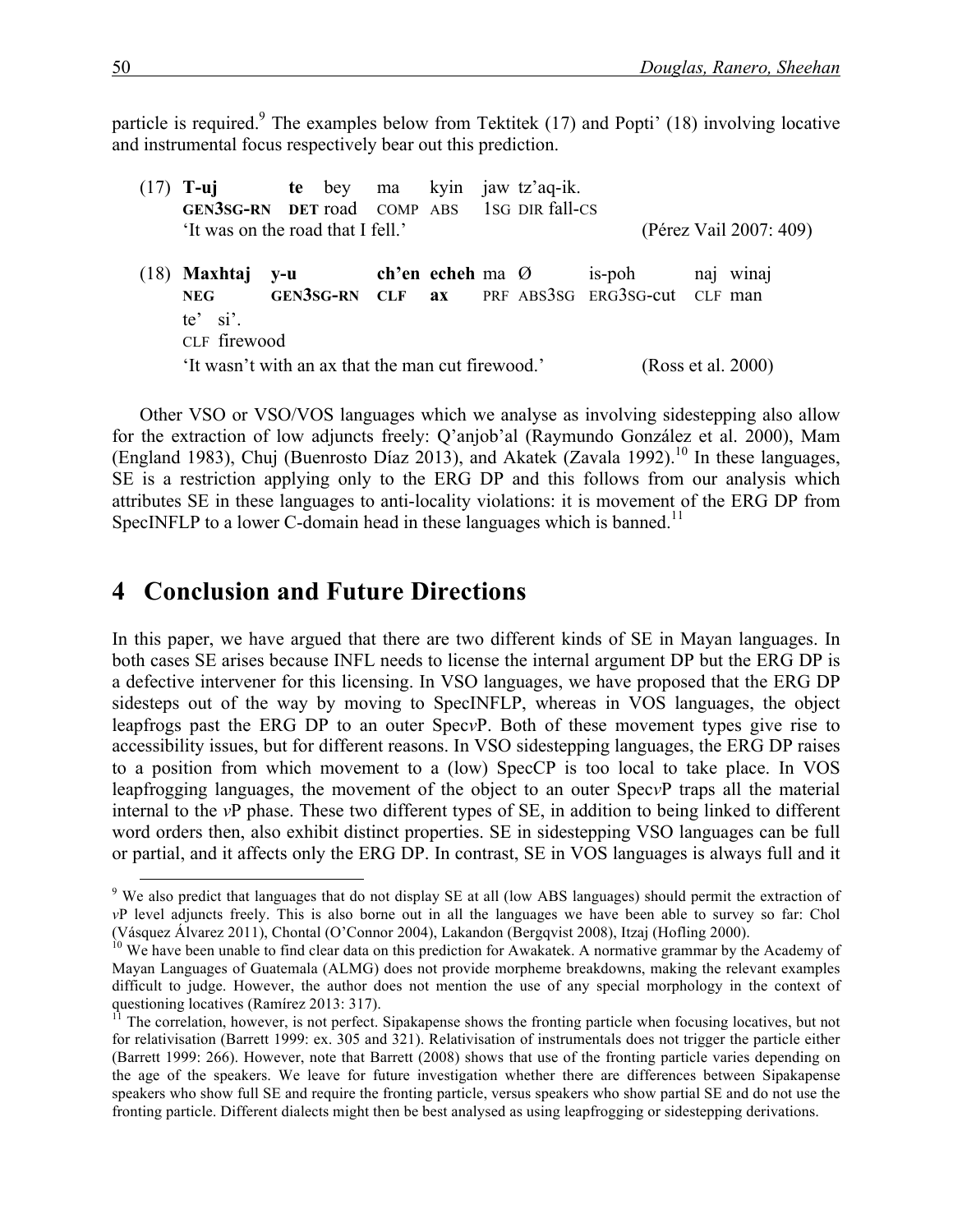affects all material inside *v*P, notably low adjuncts. We have presented evidence for our proposal from across Mayan which suggest that our approach is on the right track to account for the variation observed in SE across the family.<sup>12</sup>

An important question for the future is the status of this general approach outside the Mayan family. Interestingly, Aldridge (2006) reports a similar connection between basic word order and the extractability of low adjuncts in Austronesian languages. However, there are also apparent counterexamples, not least Chukchi, in which relative clauses exhibit SE whilst *wh*-questions do not. In this way, Chukchi appears to have partial SE, but it does not fit into the implicational hierarchy we have suggested to be at work in the Mayan languages (see Polinsky 2016). We hope to take up these matters in future research.

### **References**

- Abels, Klaus. 2012. The Italian left periphery: A view from locality. *Linguistic Inquiry* 43(2):229–254. doi:10.1162/LING\_a\_00084.
- Aissen, Judith. 1987. *Tzotzil Clause Structure*. Dordrecht: Reidel.
- Aissen, Judith. 1999. Agent Focus and Inverse in Tzotzil. *Language* 75(3):451–485.
- Aissen, Judith. 2011. On the syntax of agent focus in K'ichee'. In *Proceedings of FAMLi 1:*

(i) Santiago  $Tz$ 'utujiil (O = DP, definite; S = DP, indefinite) X-i-ru-to' j'iye'la' ak'ala' jun ixoq. COM-ABS3P-ERG3S-help DET children one woman 'One woman helped the children.' (Ranero, field notes)

<sup>&</sup>lt;sup>12</sup> While we cannot go into detail, we consider our approach overall superior to other analyses of the patterns presented here. For instance, Deal (2016) takes SE to be the result of case discrimination: in SE languages, some or all A'-probes are relativised to target only ABS DPs. Deal proposes that, since Mayan languages do not show overt morphological marking, then either (i) case discrimination is indeed active in Mayan, but the probes discriminate on the basis of abstract syntactic Case, rather than overt morphological realisation, or (ii) there is no extraction restriction on ERG arguments at all in the family, i.e. the phenomenon has been analysed incorrectly and should be better treated as an instance of *wh*-agreement. However, Deal's account makes several wrong predictions. Regarding (i), ERG DPs can actually extract in exceptional situations, like when the ABS is a reflexive (Q'anjob'al, Coon et al. 2014) or a bare indefinite (K'iche', Aissen 2011). For us, these cases can be explained if the licensing needs of these DPs are met differently than via licensing by INFL (following Coon et al. 2014). As such, the defective intervention problem never arises and the extraction restriction disappears precisely in these contexts. Moving on to (ii), if the AF were a *wh*-agreement morpheme, then we should never see it appear in instances where the ERG DP has not been A'-extracted. This is incorrect. In embedded aspectless clauses in Q'anjob'al, the AF morpheme arises (Coon et al. 2014: 224). For us, this is expected since INFL is not available in these embedded clauses to license the ABS DP. Moving on to Polinsky's (2016) account of SE, she takes languages with the extraction restriction to be of the PP type, i.e. the external argument is generated inside a P shell, out of which it cannot subextract. Once again, however, if the properties of the ERG DP across the board were responsible for SE, then we would not expect the variation and differences in patterns we observe in Mayan. Finally, we take Clemens & Coon's (to appear) analysis to be problematic for the strict VSO or VOS types because their postsyntactic account of word order fails to explain any of the correlations we have presented here, since prosodic constraints should not affect narrow syntactic operations like A'-extraction. Furthermore, there are empirical challenges to a prediction their account makes. According to Clemens & Coon, there should not be Mayan languages with VOS order in which the O and S are DPs and the S is not a topic. However, we find such examples from Poqomam and Poqomchii' (Malchic et al. 2000: 340- 342) and Santiago Tz'utujiil: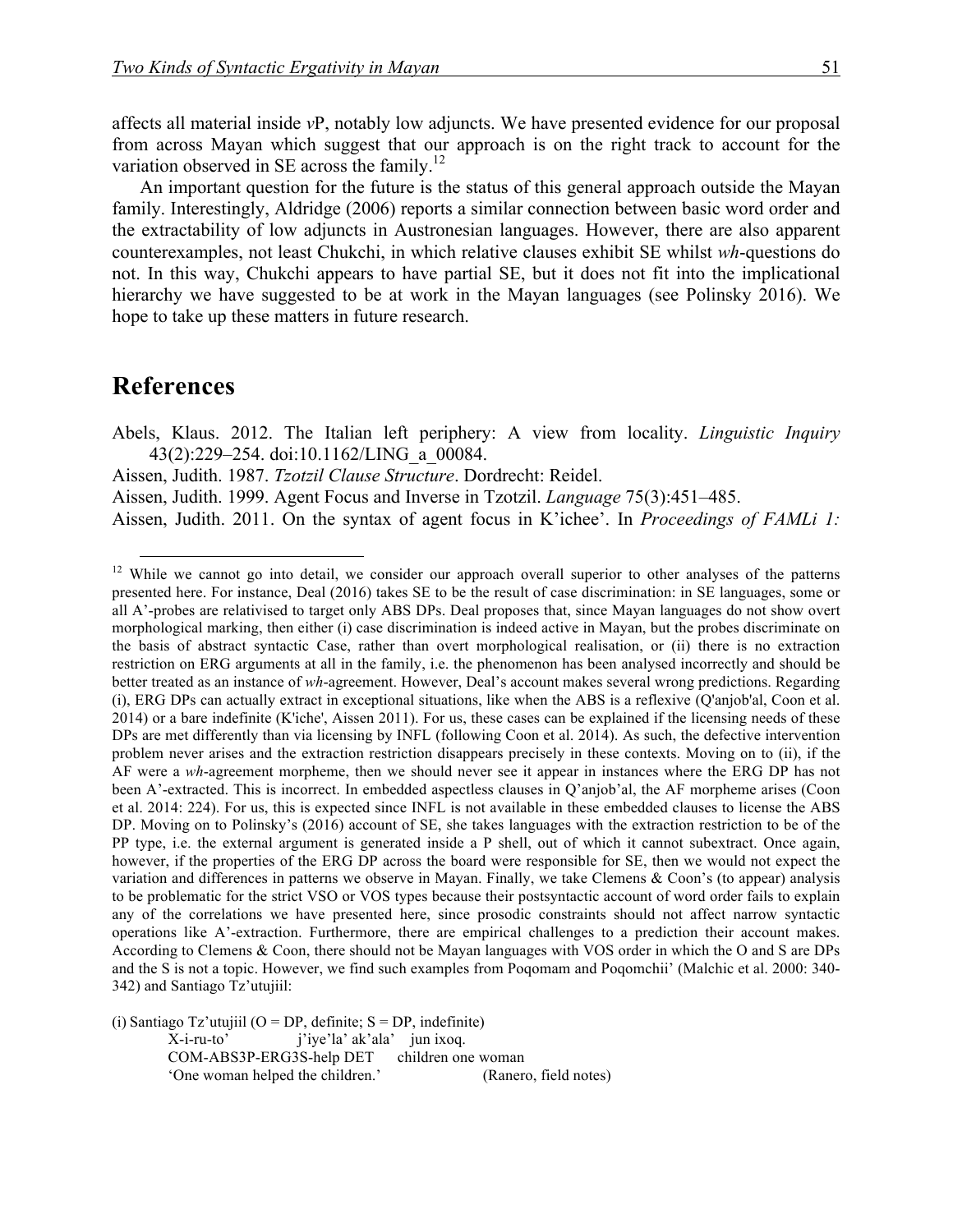*Formal approaches to Mayan linguistics vol. 63*, ed. by Kirill Shklovsky, Pedro Mateo Pedro & Jessica Coon, 1–16. Cambridge, MA: MIT Working Papers in Linguistics.

- Aldridge, Edith. 2004. Ergativity and word order in Austronesian languages. Doctoral dissertation, Cornell, Ithaca, NY.
- Aldridge, Edith. 2006. The heterogeneity of VOS and extraction in Austronesian languages. Ms., Northwestern University, Evanston, IL.
- Aldridge, Edith. 2008. Generative approaches to ergativity. *Language and Linguistics Compass* 2(5):966–995.
- Aldridge, Edith. 2012. Antipassive and ergativity in Tagalog. *Lingua* 122(3):192–203.
- Anand, Pranav & Andrew Nevins. 2006. The locus of ergative case assignment: Evidence from scope. In *Ergativity: Emerging Issues*, ed. by Alana Johns, Diane Massam & Juvenal Ndayiragije, 3–26. Dordrecht: Springer.
- Ayres, Glenn T. 1980. Un bosquejo gramatical del idioma Ixil. Doctoral dissertation, University of California, Berkeley.
- Barrett, Edward Rush. 1999. A grammar of Sipakapense Maya. Doctoral dissertation, University of Texas at Austin.
- Barrett, Edward Rush. 2008. Linguistic differentiation and Mayan language revitalization in Guatemala. *Journal of Sociolinguistics* 12(3):275–305.
- Bergqvist, Jan Henrik. 2008. Temporal reference in Lakandon Maya: Speaker and eventperspectives. Doctoral dissertation, SOAS, University of London.
- Bobaljik, Jonathan David. 1995. Morphosyntax: the syntax of verbal inflection. Doctoral dissertation, MIT, Cambridge, MA.
- Brody, Jill. 1984. Some problems with the concept of basic word order. *Linguistics* 22(5):711– 736.
- Buenrosto Díaz, Elsa Cristina. 2013. La voz en Chuj de San Mateo Ixtatán. Doctoral dissertation, El Colegio de México.
- Campana, Mark. 1992. A movement theory of ergativity. Doctoral dissertation, McGill University, Montreal, QC.
- Can Pixabaj, Telma. 2007. *Gramática Uspanteka*. Guatemale City, Guatemala: Editorial Cholsamaj.
- Can Pixabaj, Telma. 2015. Complement and purpose clauses in K'iche'. Doctoral dissertation, University of Texas at Austin.
- Caz Cho, Sergio. 2007. *Informe de variación dialectal en Q'eqchi'*. Guatemala City, Guatemala: Editorial Cholsamaj.
- Clemens, Lauren Eby & Jessica Coon. To appear. Deriving verb-initial word order in Mayan. *Language*.
- Coon, Jessica. 2010. VOS as predicate fronting in Chol. *Lingua* 120(2):354–378.
- Coon, Jessica, Pedro Mateo Pedro & Omer Preminger. 2014. The role of case in A-bar extraction asymmetries: Evidence from Mayan. *Linguistic Variation* 14(2):179–242.
- Craig, Colette Grinevald. 1979. The antipassive and Jacaltec. In *Papers in Mayan Linguistics*, ed. by Laura Martin, 139–164. Columbia, MO: Lucas Brothers.
- Dayley, Jon P. 1981. Voice and ergativity in Mayan languages. *Journal of Mayan Linguistics* 2:3–82.
- Dayley, Jon P. 1985. *Tzutujil grammar*. Berkeley/Los Angeles, CA: University of California Press.
- Deal, Amy Rose. 2016. Syntactic ergativity as case discrimination. In *Proceedings of WCCFL*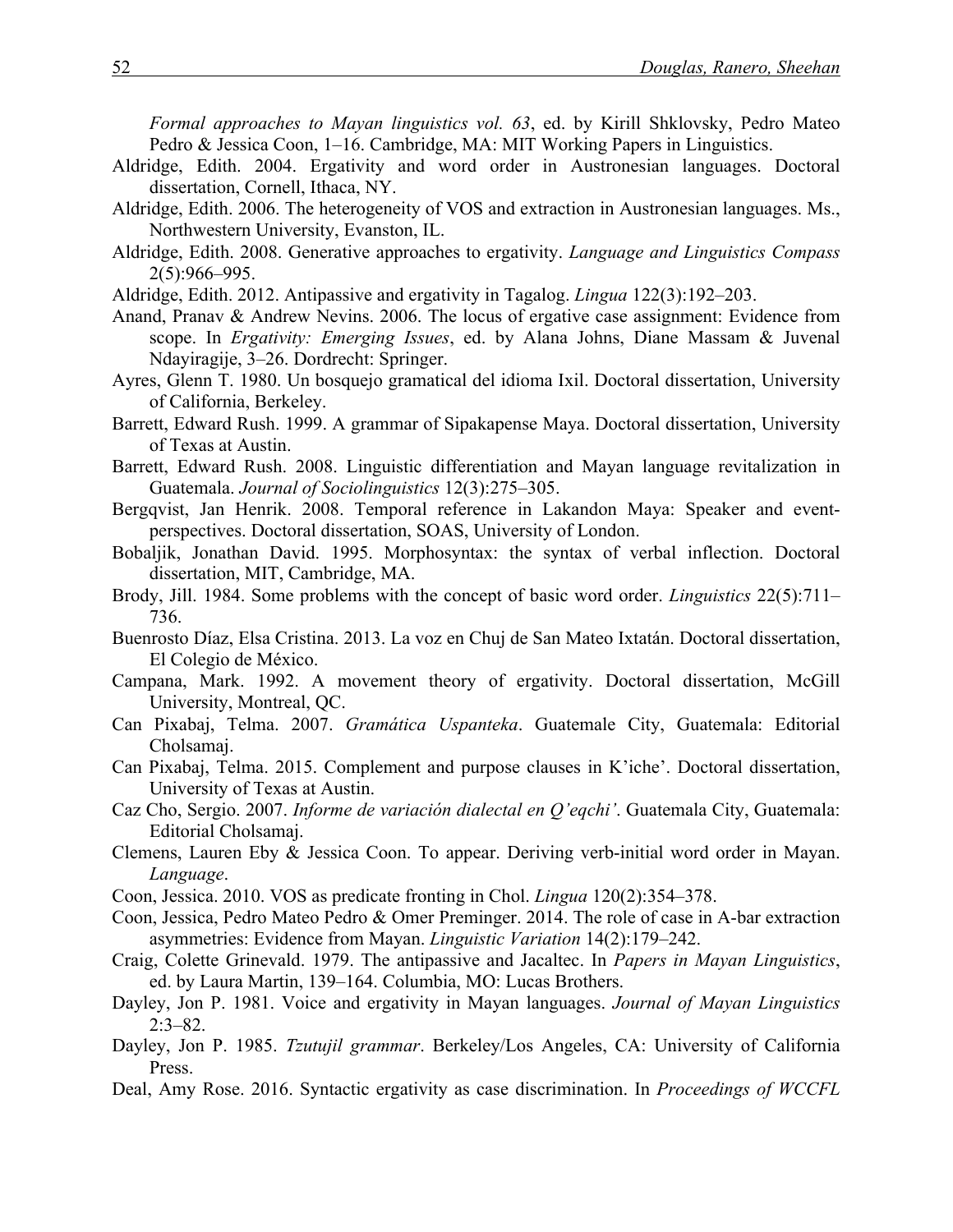*34*, ed. by Aaron Kaplan, Abby Kaplan, Miranda K McCarvel & Edward J Rubin, 141–150. Somerville, MA: Cascadilla Proceedings Project.

- Douglas, Jamie. 2017. Unifying the that-trace and anti-that-trace effects. *Glossa: A Journal of General Linguistics* 2(1).60:1-28. doi:http://doi.org/10.5334/gjgl.312.
- Durbin, Marshall & Fernando Ojeda. 1978. Basic word order in Yucatec Maya. In *Papers in Mayan Linguistics*, ed. by Nora C. England, 69–77. Columbia, MO: University of Missouri.
- England, Nora Clearman. 1983. *A grammar of Mam, a Mayan language*. Austin, TX: University of Texas Press.
- England, Nora Clearman. 1991. Changes in basic word order in Mayan languages. *International Journal of American Linguistics* 57(4):446–486.
- Erlewine, Michael Yoshitaka. 2016. Anti-locality and optimality in Kaqchikel Agent Focus. *Natural Language & Linguistic Theory* 34(2):429–479. doi:10.1007/s11049-015-9310-z.
- Gagliardi, Annie, Pedro Mateo Pedro & Maria Polinsky. 2014. The acquisition of relative clauses in Q'anjob'al Mayan. Paper presented at the LSA Annual Meeting.
- García Ixmatá, Ajpub' Pablo. 1997. *Gramática Tz'utujiil*. Guatemala City, Guatemala: Editorial Cholsamaj.
- Giorgi, Alessandra & Fabio Pianesi. 1997. *Tense and aspect: From semantics to morphosyntax*. Oxford: Oxford University Press.
- Heaton, Raina. 2015. The status of syntactic ergativity in Kaqchikel. Handout, SSILA 2015, Portland, OR.
- Heaton, Raina, Kamil Deen & William O'Grady. 2015. The status of syntactic ergativity in Kaqchikel. *Lingua* 170:35–46.
- Henderson, Robert. 2008. Observaciones sobre la sintaxis de la extracción de adjuntos en kaqchikel (Maya). In *Memorias del Congreso de Idiomas Indígenas de Latinoamérica 3, ed. by* B'alam Mateo Toledo. Austin, TX: Archive of the Indigenous Languages of the Americas. http://www.ailla.utexas.org/site/cilla3/Henderson\_CILLA\_III.pdf
- Hofling, Charles Andrew. 1984. On proto-Yucatecan word order. *Journal of Mayan Linguistics*  $4(2):35-64.$
- Hofling, Charles Andrew. 2000. *Itzaj Maya grammar*. Salt Lake City, UT: University of Utah Press.
- Holmberg, Anders & Thorbjörg Hróarsdóttir. 2003. Agreement and movement in Icelandic raising constructions. *Lingua* 113(10):997–1019.
- Holmberg, Anders & Thorbjörg Hróarsdóttir. 2004. Agreement and movement in Icelandic raising constructions. *Lingua* 114(5):651–673.
- Imanishi, Yusuke. 2014. Default ergative. Doctoral dissertation, MIT, Cambridge, MA.
- Larsen, Tomas W. 1988. Manifestations of ergativity in Quiché grammar. Doctoral dissertation, University of California, Berkeley.
- Larsen, Tomas W. & William M. Norman. 1979. Correlates of ergativity in Mayan grammar. In *Ergativity: Towards a theory of grammatical relations*, ed. by Frans Plank, 347–370. New York/London: Academic Press.
- Legate, Julie Anne. 2008. Morphological and abstract case. *Linguistic Inquiry* 39(1):55–101.
- Legate, Julie Anne. 2014. *Voice and v: Lessons from Acehnese*. Cambridge, MA: MIT Press.
- Malchic, Manuel, Romelia Mó Isém & Augusto Tul Rax. 2000. *Variación dialectal en Poqom*. Guatemala City, Guatemala: Editorial Cholsamaj.
- Mendes, Gesoel & Rodrigo Ranero. 2017. Restrictions on adjunct extraction: Microvariation in Mayan. Paper presented at Cambridge Comparative Syntax (CamCoS) 6, University of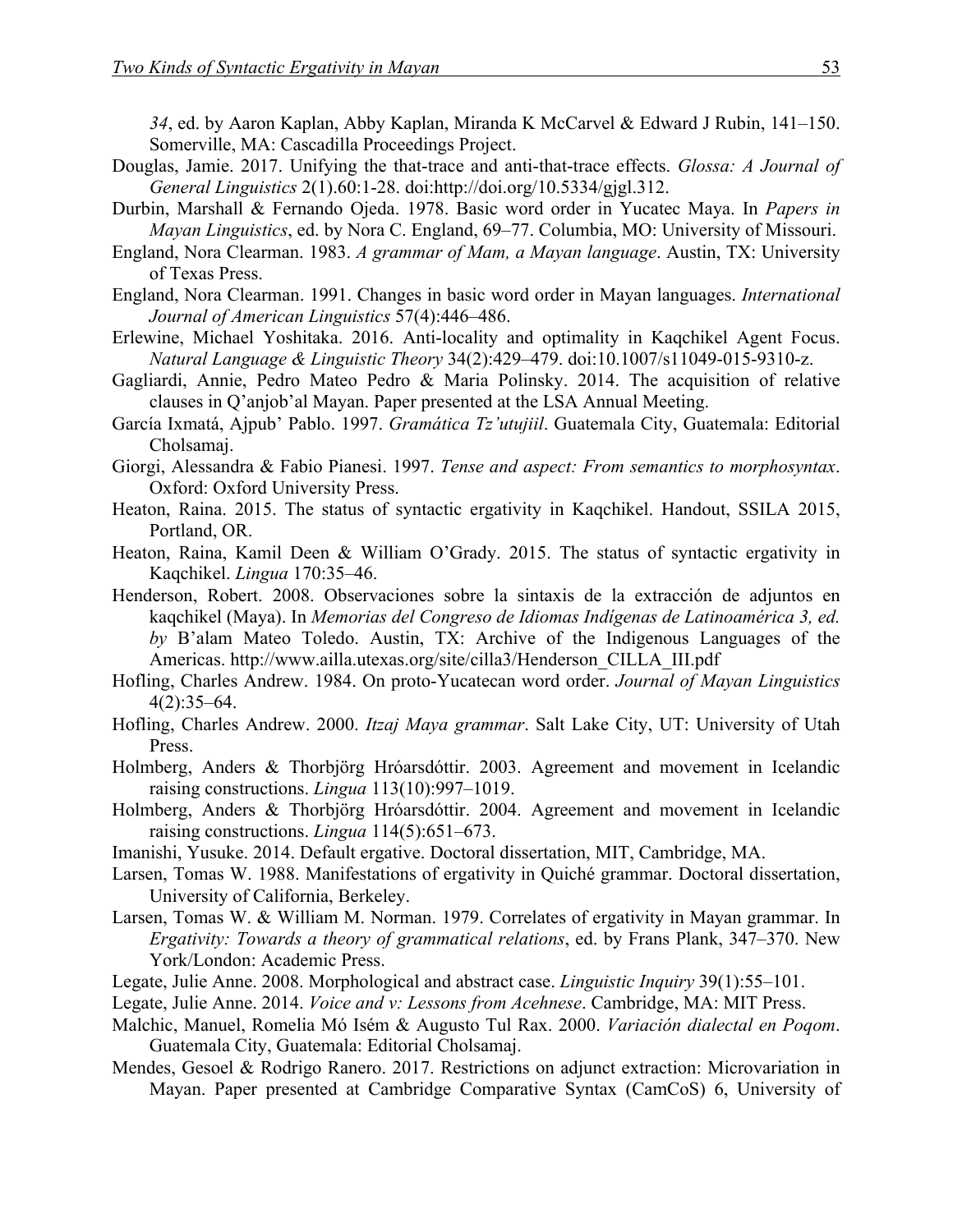Cambridge.

- Mó Isém, Romelia. 2007. *Gramática Sakapulteka*. Guatemala City, Guatemala: Editorial Cholsamaj.
- Mondloch, James Lorin. 1981. Voice in Quiché-Maya. Doctoral dissertation, State University of New York, Albany.
- Norman, William M. & Lyle Campbell. 1978. Toward a Proto-Mayan syntax: A comparative perspective on grammar. In *Papers in Mayan Linguistics*, ed. by Nora C. England, 136–156. Columbia, MO: University of Missouri.
- O'Connor, Loretta Marie. 2004. Motion, transfer, and transformation: The grammar of change in Lowland Chontal. Doctoral dissertation, University of California, Santa Barbara.
- Osorio May, José del Carmen. 2005. Análisis de la morfología verbal del Yokot'an, "Chontal" del poblado de Tecoluta, Nacajuca, Tabasco. MA thesis, CIESAS.
- Peñalosa, Fernando. 1987. Major syntactic structures of Acatec (dialect of San Miguel Acatán). *International Journal of American Linguistics* 53(3):281–310.
- Pérez Vail, José Reginaldo. 2007. *Gramática Tektiteka*. Guatemala City, Guatemala: Editorial Cholsamaj.
- Pinkerton, Sandra. 1976. *Studies in K'ekchi': Texas Linguistics Forum 3*. Austin, TX: University of Texas.
- Polinsky, Maria. 2016. *Deconstructing ergativity: Two types of ergative languages and their features*. Oxford: Oxford University Press.
- Preminger, Omer. 2014. *Agreement and its failures*. Cambridge, MA: MIT Press.
- Pye, Clifton. 2007. Explaining ergativity. In *Learning Indigenous Languages: Child Language Acquisition in Mesoamerica*, ed. by Barbara Pfeiler, 47–68. Berlin/New York: De Gruyter.
- Quizar, Stephanie Robin O. 1979. Comparative word order in Mayan. Doctoral dissertation, University of Colorado, Boulder.
- Ramírez, Jorge Alberto. 2013. *Gramática normativa Awakateka*. Guatemala City, Guatemala: Academia de Lenguas Mayas de Guatemala (ALMG).
- Raymundo González, Sonia, Adán Francisco Pascual, Pedro Mateo Pedro & Eladio Mateo Toledo. 2000. *Variación dialectal en Q'anjob'al*. Guatemala City, Guatemala: Editorial Cholsamaj.
- Rizzi, Luigi. 1997. The fine structure of the left periphery. In *Elements of grammar*, ed. by Liliane Haegeman, 281–337. Dordrecht: Kluwer Academic Publishers.
- Rizzi, Luigi. 2004. Locality and left periphery. In *Structures and Beyond: The Cartography of Syntactic Structures, Volume 3*, ed. by Adriana Belletti, 223–251. New York: Oxford University Press.
- Ross, Montejo, Antonio Benicio & Edna Patricia Delgado Rojas. 2000. *Variación dialectal en Popti'*. Guatemala City, Guatemala: Editorial Cholsamaj.
- Sam Colop, Luis Enrique. 1987. Basic word order in Quiché. Ms., University of Iowa.
- Sam Colop, Luis Enrique. 1988. Antipassive and 2 to 3 Retreat in K'iche'. MA thesis, University of Iowa.
- Sheehan, Michelle. 2017. Parameterising ergativity: An inherent case approach. In *The Oxford Handbook of Ergativity*, ed. by Jessica Coon, Diane Massam & Lisa deMena Travis, 59–85. Oxford: Oxford University Press.
- Sis Iboy, María Juliana, José O. Rodríguez Guaján & Candelaria Dominga López Ixcoy. 1990. Orden de palabras en los idiomas del grupo K'iche'. Paper presented at the XII Taller Maya, Cobán, Guatemala.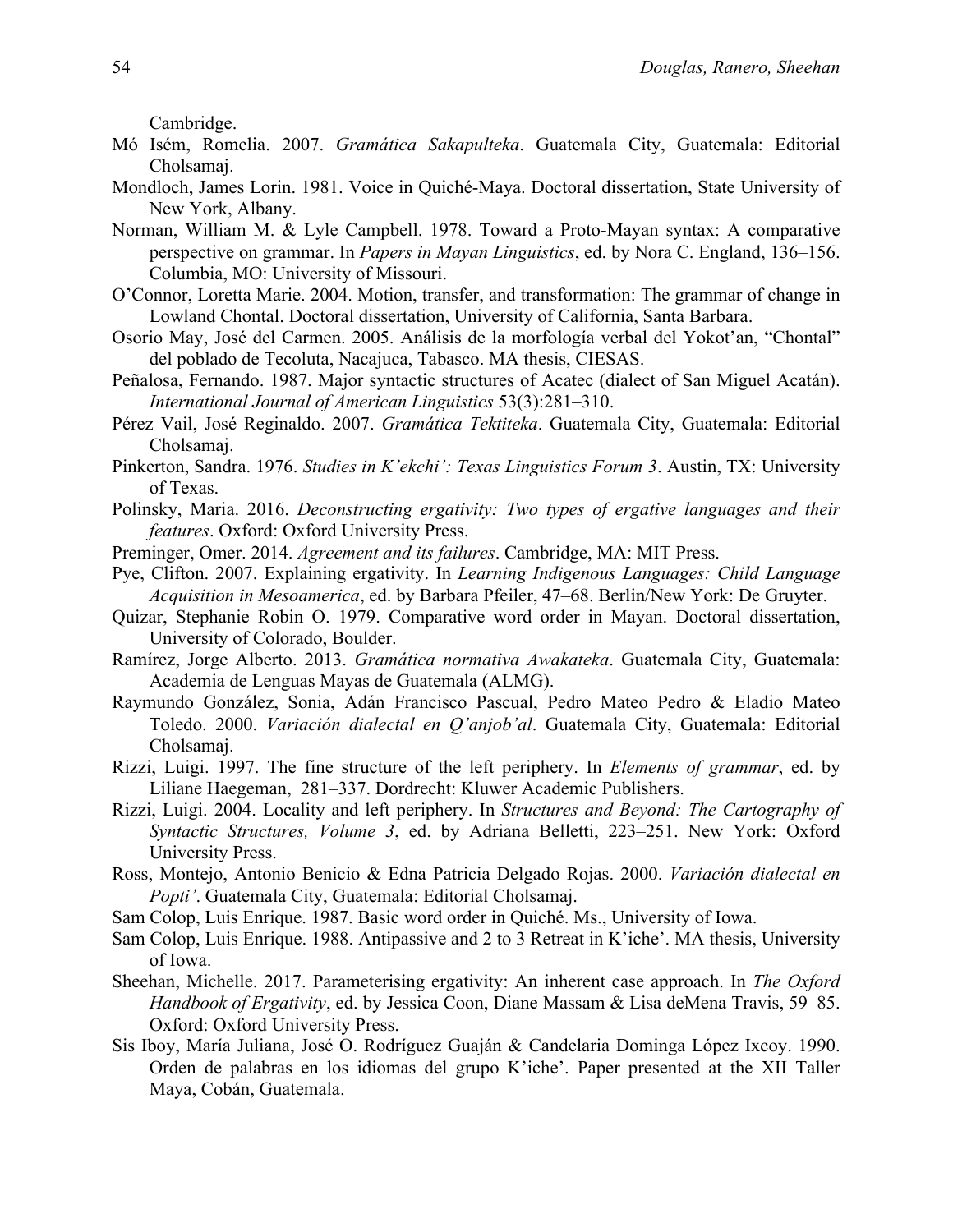- Stiebels, Barbara. 2006. Agent Focus in Mayan languages. *Natural Language & Linguistic Theory* 24(2):501–570.
- Tada, Hiroaki. 1993. A/A-bar partition in derivation. Doctoral dissertation, MIT, Cambridge, MA.
- Tandet, Gabrielle. 2013. Negation and negative pronouns in Chontal Mayan. BA thesis, Harvard College.
- Tomlin, Russell S. 1986. *Basic word order: Functional principles*. London: Croon Helm.
- Tonhauser, Judith. 2003. F-constructions in Yucatec Maya. In *The Proceedings of SULA 2*, ed. by Jan Anderssen, Paula Menéndez-Benito & Adam Werle, 203–223. Amherst, University of Massachusetts.
- Vásquez Álvarez, Juan. 2011. A grammar of Chol, a Mayan language. Doctoral dissertation, University of Texas, Austin.
- Zavala, Roberto. 1992. *El Kanjobal de San Miguel Acatán*. Colección Lingüística Indígena no. 6. México DF, México: Universidad Autónoma de México.

- 
- 
- 
- Data from Coon et al. (2014), except Tektitek (Pérez Vail 2007).<br>
(Norman & Campbell 1978; England 1991: 451). See also Quizar (1979) and Tomlin (1986: 156).<br>
(England 1991: 451): specifically the San Sebastián variety. S relative clause must precede that of the main clause. When the transitive is used (i.e. when there is no syntactic ergativity), the actions of the relative and main clauses must be interpreted as simultaneous (England 1983: 216-217).<br>  $\begin{array}{ll}\n\text{C} & \text{C} \\
\text{C} & \text{C} \\
\text{C} & \text{D} \\
\text{C} & \text{D} \\
\text{C} & \text{D} \\
\text{D} & \text{D} \\
\text{D} & \text{D} \\
\text{D} & \text{D} \\
\text{D} & \text{D} \\
\text{D} & \text{D} \\
\text{D} & \text{D} \\
\text{D} & \text{D} \\
\text{D} & \text{D} \\
\text{D} & \text{D} \\
\text{D} & \text{D} \\
\text{D} & \text{D} \\
\text{D} & \text{$
- 
- 
- 
- Tomlin (1986: 249) though varieties are not distinguished.<br>
(England 1991: 454): specifically the San Pedro variety. Claimed to be SVO in Tomlin (1986: 249) though
- varieties are not distinguished.<br>
(Tomlin 1986: 228)<br>
<sup>xiv</sup> (Tomlin 1986: 228)
- 
- 
- <sup>xiv</sup> (Tomlin 1986: 228)<br>
(Ayres 1980; England 1991: 451): specifically the Nebaj and Chajul varieties. See also Tomlin (1986: 192).<br>
(England 1991: 454): specifically the Cotzal variety. This variety does not permit unma
- 
- 
- 
- 
- 
- 
- 
- 
- 
- 
- 
- 
- 
- <sup>xvii</sup><br>
(Durbin & Ojeda 1978; Hofling 1984; England 1991: 454).<br>
<sup>xxii</sup><br>
(Hofling 1984; England 1991: 454).<br>
(Hofling 1984; England 1991: 454).<br>
(Hofling 1984; England 1991: 454).<br>
<sup>xxi</sup> (Hofling 1984; England 1991: 454). difficult to ascertain which order is more basic. Given the presence of partial SE, we tentatively assume that for these varieties, VSO is more basic. Note that, as far as we can tell, the experimental stimuli used by Heaton (2015) and Heaton et al. (2015) were SVO; they do not discuss the basic word order preferred by their